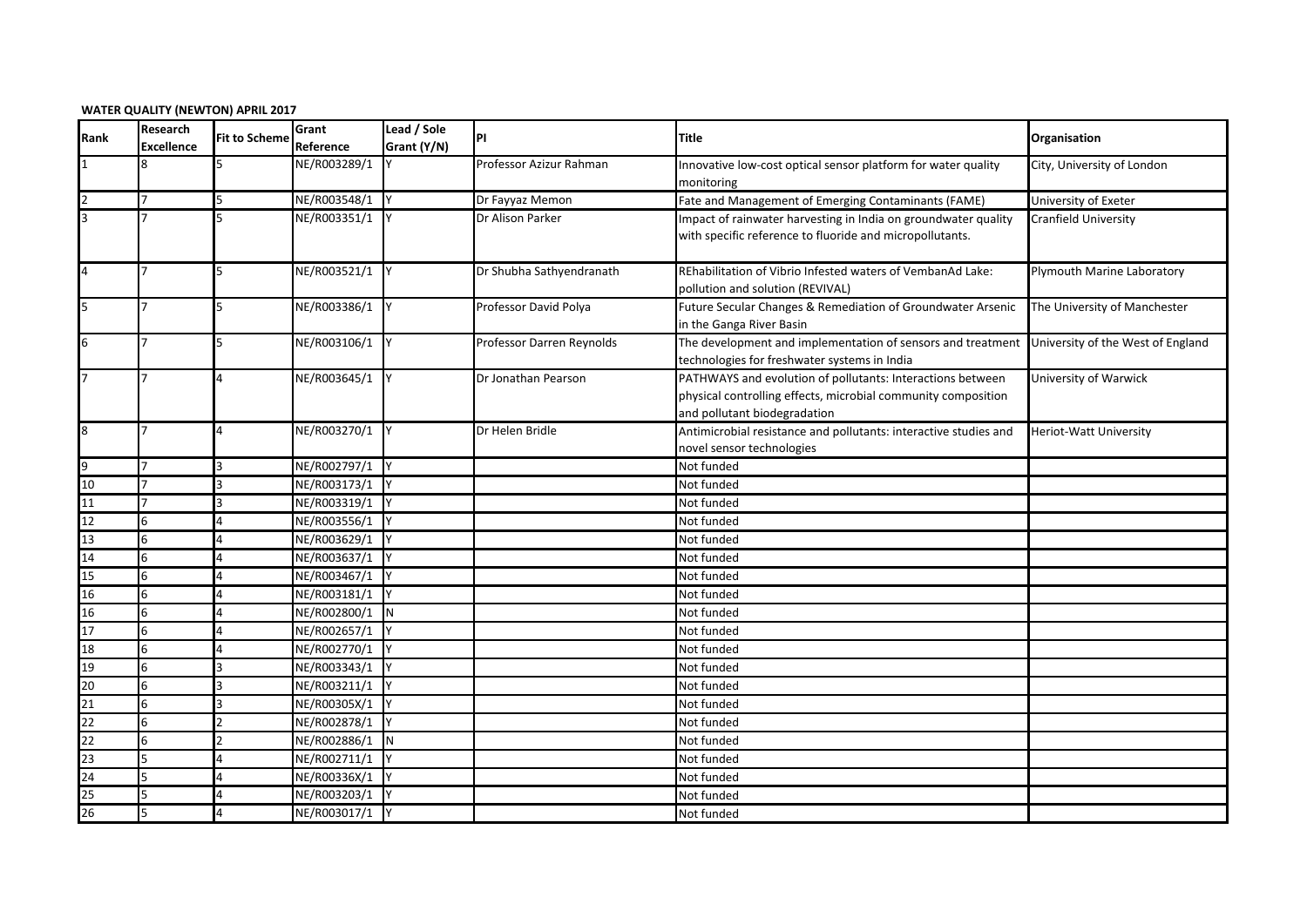| 27 | 5              | $\overline{a}$ | NE/R002886/1 Y |           | Not funded |  |
|----|----------------|----------------|----------------|-----------|------------|--|
| 27 | 5              |                | NE/R003009/1 N |           | Not funded |  |
| 28 | 5              |                | NE/R002940/1   |           | Not funded |  |
| 28 | 5              | 4              | NE/R00286X/1 N |           | Not funded |  |
| 29 | 5              |                | NE/R002673/1   |           | Not funded |  |
| 30 | 5              | 3              | NE/R003661/1   | <b>IY</b> | Not funded |  |
| 31 | 5              | 3              | NE/R003564/1   |           | Not funded |  |
| 32 | 5              |                | NE/R003580/1   |           | Not funded |  |
| 33 | 5              | 3              | NE/R003483/1 Y |           | Not funded |  |
| 34 | 5              | 3              | NE/R003378/1   |           | Not funded |  |
| 35 | 5              |                | NE/R003327/1 Y |           | Not funded |  |
| 36 | 5              | 3              | NE/R00322X/1 Y |           | Not funded |  |
| 37 | 5              | 3              | NE/R003122/1   |           | Not funded |  |
| 38 | 5              |                | NE/R002819/1   |           | Not funded |  |
| 39 | 5              |                | NE/R002827/1   |           | Not funded |  |
| 40 | 5              |                | NE/R002665/1   |           | Not funded |  |
| 41 | 5              | 3              | NE/R002703/1 Y |           | Not funded |  |
| 42 | 5              | 3              | NE/R002789/1   |           | Not funded |  |
| 43 | 5              | $\mathfrak{p}$ | NE/R003246/1 Y |           | Not funded |  |
| 44 | $\overline{4}$ | 4              | NE/R003599/1 Y |           | Not funded |  |
| 45 | $\overline{4}$ | 4              | NE/R003513/1   |           | Not funded |  |
| 46 | 4              | 4              | NE/R003130/1 Y |           | Not funded |  |
| 47 | 4              | 4              | NE/R002975/1 Y |           | Not funded |  |
| 48 | 4              |                | NE/R003092/1   |           | Not funded |  |
| 49 | $\overline{4}$ |                | NE/R003076/1   |           | Not funded |  |
| 50 | $\overline{4}$ |                | NE/R003238/1   |           | Not funded |  |
| 51 | 4              |                | NE/R003254/1   |           | Not funded |  |
| 51 | 4              | 3              | NE/R002908/1 N |           | Not funded |  |
| 52 | $\overline{4}$ | 3              | NE/R003165/1   |           | Not funded |  |
| 53 | 4              |                | NE/R002983/1   |           | Not funded |  |
| 54 | $\overline{4}$ | 3              | NE/R002991/1 Y |           | Not funded |  |
| 55 | $\overline{4}$ | 3              | NE/R003033/1   |           | Not funded |  |
| 56 | $\overline{4}$ | 3              | NE/R003084/1 Y |           | Not funded |  |
| 57 | 4              |                | NE/R002959/1   |           | Not funded |  |
| 58 | 4              |                | NE/R003394/1   |           | Not funded |  |
| 59 | 4              |                | NE/R003424/1   |           | Not funded |  |
| 60 | $\overline{4}$ |                | NE/R003300/1   |           | Not funded |  |
| 61 | $\overline{4}$ |                | NE/R003262/1 Y |           | Not funded |  |
| 62 | 4              | 2              | NE/R003041/1 Y |           | Not funded |  |
| 63 | $\overline{4}$ | 2              | NE/R00269X/1   |           | Not funded |  |
| 64 | 3              |                | NE/R003459/1 Y |           | Not funded |  |